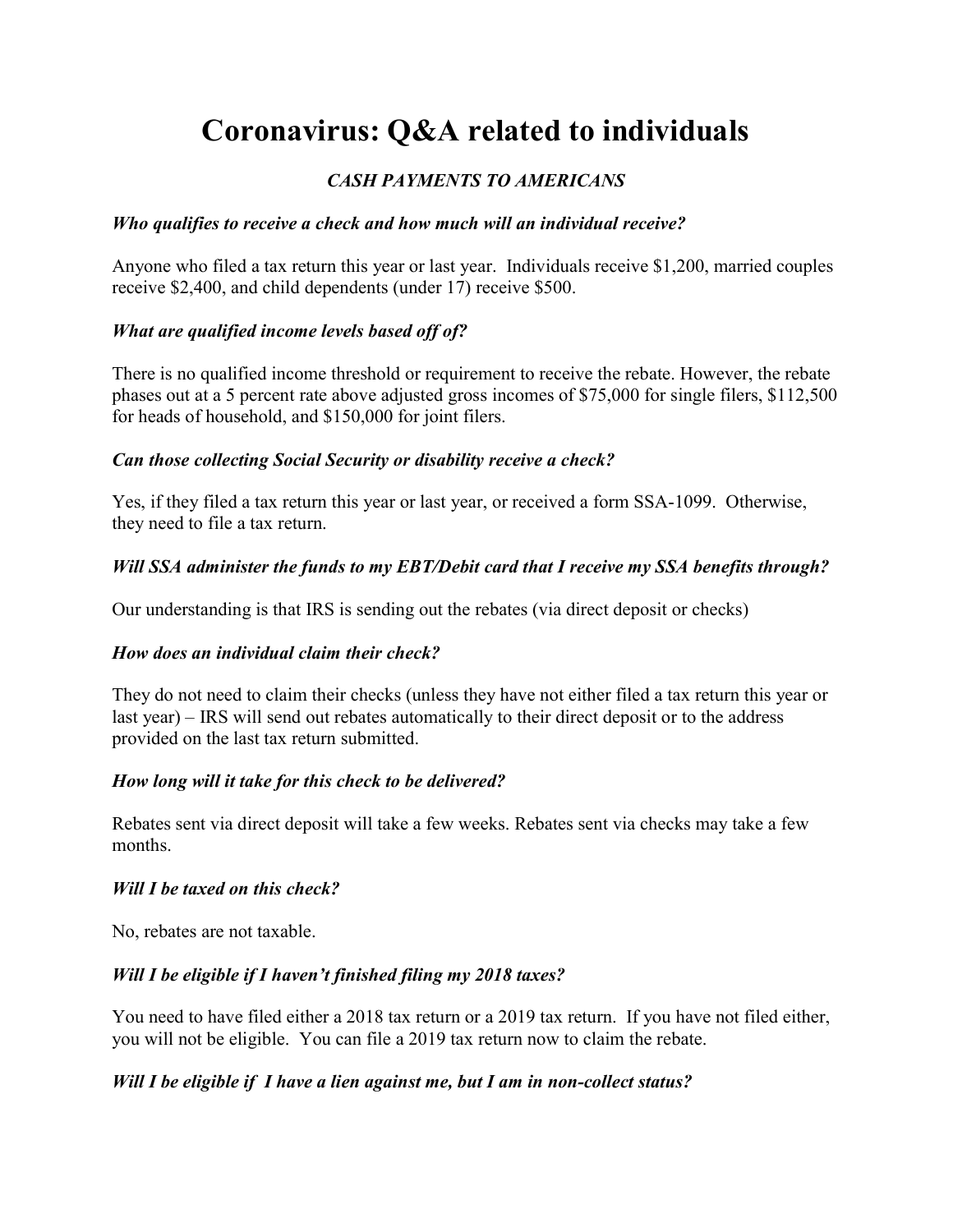Yes. Rebates will not be subject to garnishment, except if back child support is owed.

## I withdrew my retirement in 2018- so my income that year was inflated. Is there any waiver for one time sources of income?

In this case, the taxpayer should file a 2019 tax return.

# UNEMPLOYMENT INSURANCE

## How much can I get from Unemployment Insurance?

The exact amount you can receive through Unemployment depends on your state and your previous earnings. Between now and July 31, an additional \$600 will be added to every unemployment compensation check, so no one will receive less than \$600 per week.

## What if I'm not eligible for traditional Unemployment Insurance?

The CARES Act temporarily expands unemployment insurance to cover individuals who are not traditionally covered, including the self-employed, gig-workers, independent contractors, and workers with irregular work history. It also expands the list of allowable criteria for claiming unemployment compensation to include many reasons related to the COVID-19 public health emergency. Contact the unemployment office in the state where you worked to determine your eligibility.

# What if I've been out of work because of COVID-19 for several weeks already?

If you exhaust the weeks of unemployment compensation available to you through your state's laws, you will be eligible for an additional 13 weeks of benefits. These benefits will be federallyfunded, but you will still receive them through your state.

# How long will the expanded benefits be in place?

Expanded eligibility for unemployment insurance will be in effect until December 31, 2020. A \$600 additional benefit will be added to unemployment compensation received for weeks between when the bill is enacted and July 31, 2020.

#### Is there a waiting period?

The CARES Act includes incentives for states to waive the waiting week between applying for unemployment compensation and receiving it. Contact the unemployment office in the state where you worked to determine whether there will be a waiting week.

# How do I file for unemployment insurance?

You can apply for unemployment compensation through the unemployment office in the state where you worked. In most states, you can apply online.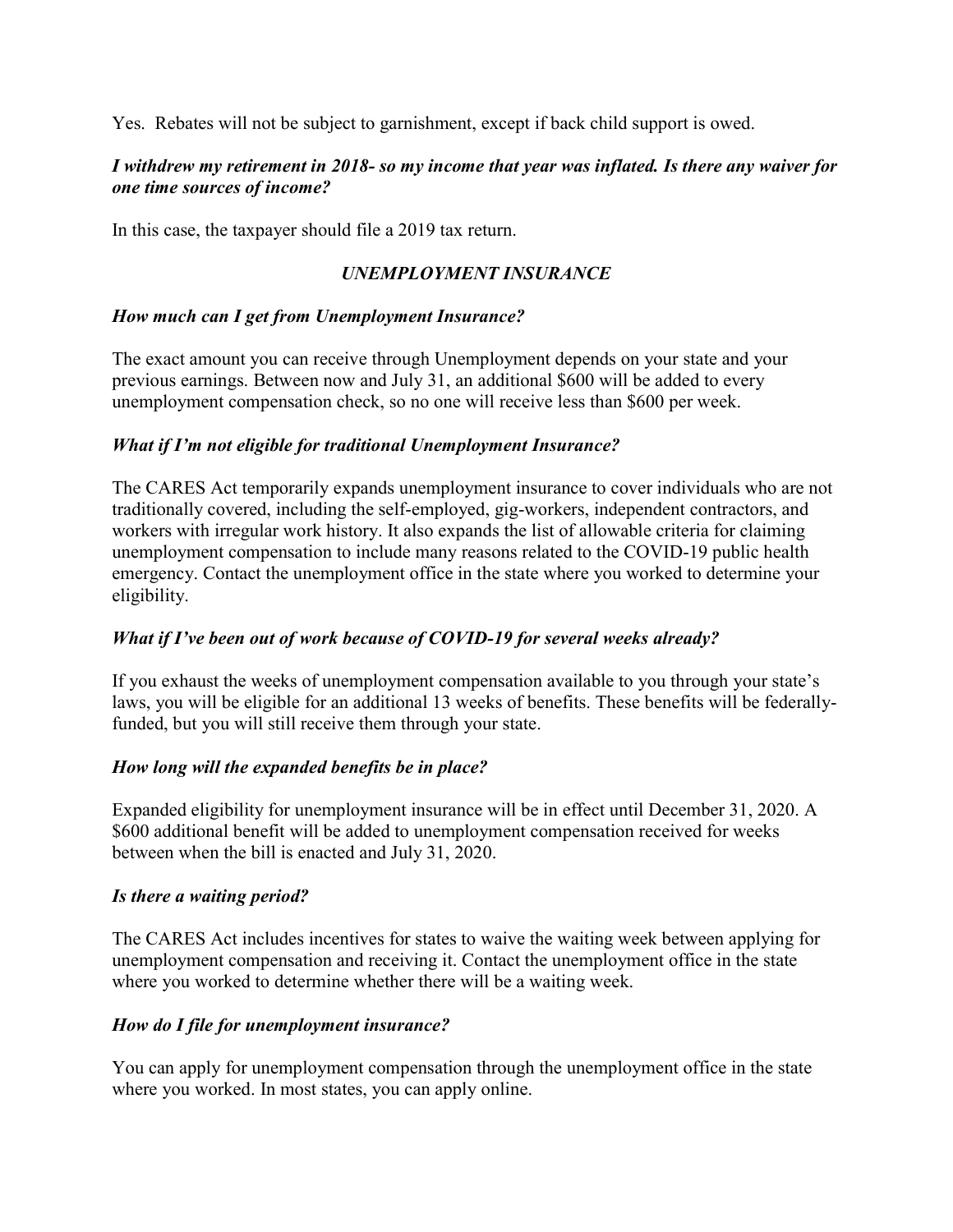# EMERGENCY LEAVE

#### Who is a covered employer?

In general, a private employer with fewer than 500 employees is a "covered employer" for both the paid sick leave and paid family leave requirements. However, the Secretary of Labor has additional authority to exempt employers with fewer than 50 employees from the requirement to provide leave for caring for children due to closures of schools or child care, both in the paid sick leave and paid family leave context. Additionally, employers of Health Care Providers or Emergency Responders have authority to unilaterally exclude their employees from all of the paid sick leave and paid family leave requirements. Finally, while most public employers with 1 or more employees are covered by the paid sick leave requirements and most public employers with fewer than 500 employees are covered by the paid family leave requirements, most federal employers are excluded from the paid family leave requirements—and OMB has the authority to exclude any federal employers from both the paid sick leave and paid family leave requirements.

#### Who is a covered employee?

To be a "covered employee," an individual must first be working for a "covered employer" explained above. In general, an individual who is employed by a covered employer is covered by both the paid sick leave and paid family leave; the definition of "employee" is based in the Fair Labor Standards Act (FLSA) and is broad and intended to capture most people. However, paid family leave has an additional requirement that an individual has been employed by the employer for at least 30 days to qualify; if an individual was laid off by their employer after March 1, 2020, had worked for that employer for 30 of the 60 calendar days before being laid-off, and is re-hired by the employer, then that employee qualifies as a covered employee even though upon their rehire they have not been working for 30 days for the employer. Most federal employees are excluded from the paid family leave, and OMB has the authority to exclude any federal employees from both the paid sick leave and paid family leave.

#### How much paid sick leave are employees eligible to take?

For paid sick leave, employees are eligible to take up to 80 hours (two weeks) of paid time, depending on the employee's regular schedule, at 100% of the employee's regular rate of pay (up to \$511 per day) due to quarantine/isolation order, health-care provider guidance to selfquarantine, or seeking diagnosis for symptoms of COVID-19; the pay is limited to 2/3 of the employee's regular rate of pay (up to \$200 per day) for caring for someone who is isolated/quarantined and for taking care of a child due to a closure of school or child care.

#### How much paid family leave are employees eligible to take?

For paid family leave, employees are eligible to take up to 10 additional weeks of paid time at 2/3 of the employee's regular rate of pay (up to \$200 per day) solely to take care of a minor child due to a closure of school or child care or the unavailability of a child care provider.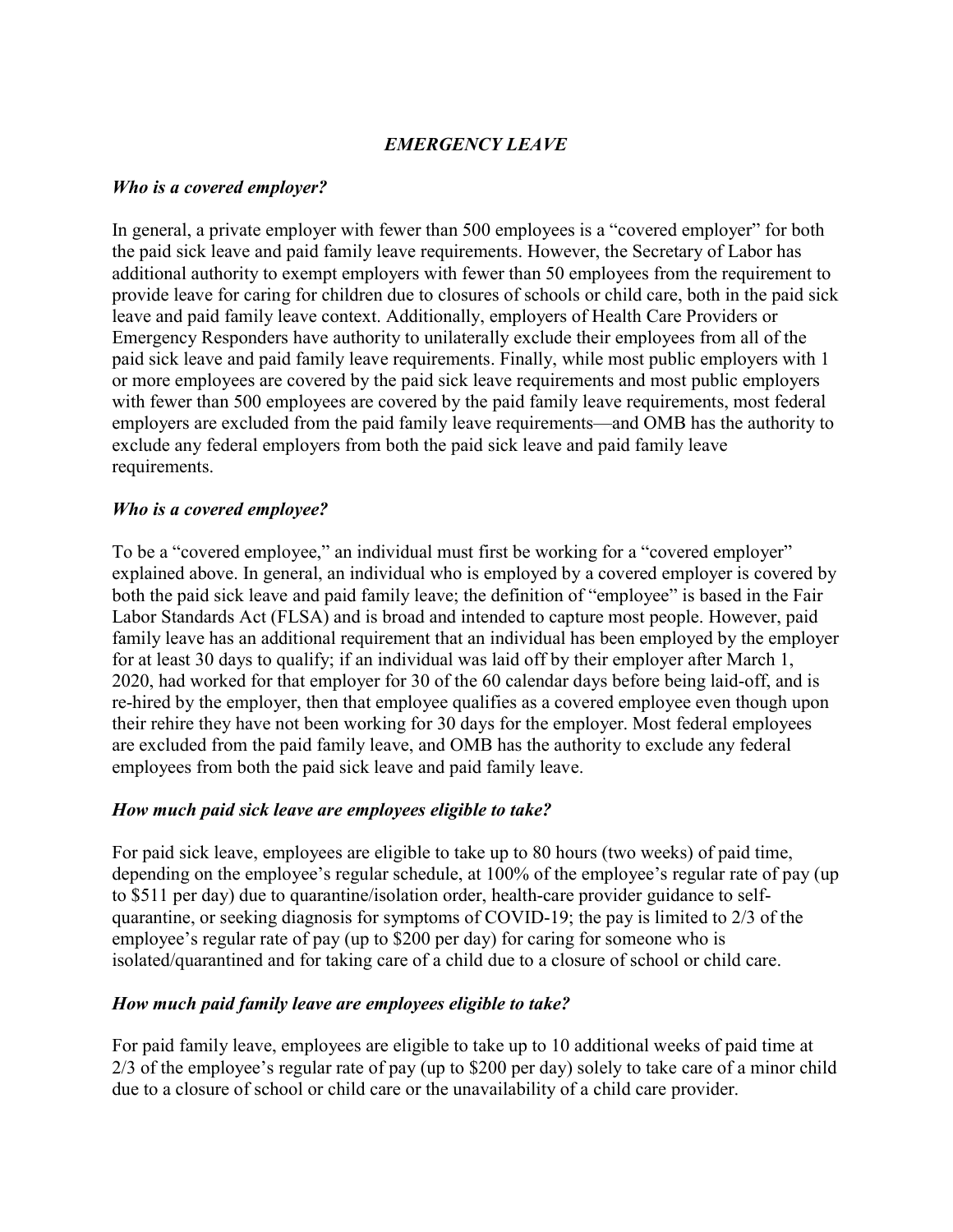## What are the qualifying reasons for leave?

For paid sick leave:

Unable to work or telework due to

The employee is covered by a quarantine or isolation order by a federal, state, or local authority;

- The employee has been advised by a health care provider to self-quarantine due to concerns over COVID-19;

- The employee is experiencing symptoms of COVID-19 and is seeking diagnosis;

The employee is caring for an individual who is covered by a quarantine or isolation order or who has been advised by a health care provider to self-quarantine;

The employee is caring for a son or daughter if, due to COVID-19, the school or place of care is closed or if the child care provider is unavailable; or

The employee is experiencing a "substantially similar condition" as specified by HHS and DOL.

## For paid family leave:

The employee is unable to work or telework due to needing to care for a son or daughter under 18 years of age because, due to COVID-19, the child's school or place of care is closed or the child's child care provider is unavailable

## Are there documentation requirements an employee must provide to prove they are caring for an individual or child whose school or place of care is closed?

If the need for paid family leave is foreseeable, an employee must provide the employer with notice as soon as practicable; and an employer may require reasonable notice procedures to receive paid sick leave. However, while DOL may clarify this through guidelines or regulation, we do not read the Act to allow an employer to require any documentation to prove the employee is caring for an individual or child.

# When do these provisions go into effect?

According to DOL, they will go into effect on April 1 and will apply to leave taken between April 1 and December 31, 2020.

# CHANGES TO TAX FILING

# What has changed for income tax filing this year?

The tax filing due date has been extended to July 15. Tax returns and any income taxes owed will not be due until July 15.

#### Are there any changes to tax filing for businesses?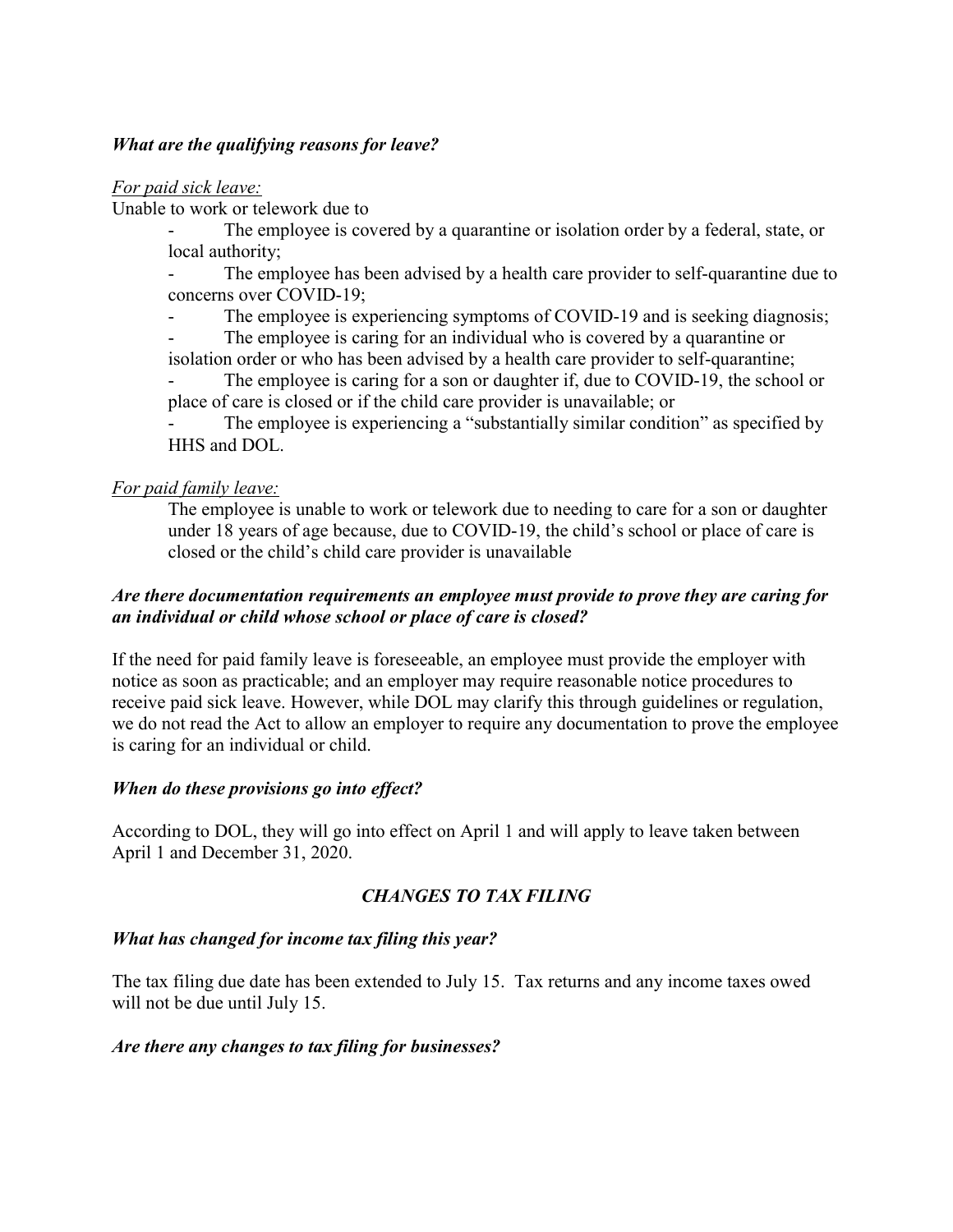The income tax return due date for calendar year corporations has also been extended to July 15. Tax returns and any income taxes owed will not be due until July 15. Employers can defer paying the employer portion of certain payroll taxes through the end of 2020, with all 2020 deferred amounts due in two equal installments, one at the end of 2021, the other at the end of 2022. Deferral is not provided to employers that avail themselves of SBA 7(a) loans designated for payroll.

## CHILD CARE

#### I am a frontline worker in need of child care. Does this bill help me?

Yes. States can use their funding through the Child Care and Development Block Grant (CCDBG) to provide child care assistance to health care sector employees, emergency responders, sanitation workers, and other workers that are deemed essential during the COVID-19 response by public officials.

# UTILITY SHUTOFFS

#### Are there protections to prevent people from being shut off of their power, gas, and water utilities?

Utility service is regulated by the states rather than the federal government. Many states have ordered their utilities not to terminate service to customers during the crisis.

## What resources are available to states and utilities to offset costs of power, water and fuel service that must remain online?

For eligible households, \$900 million is included for the Low Income Home Energy Assistance Program to help low income households with heating and cooling in homes, weatherization, and energy-related low-cost home repairs or replacements. Under the Small Business Loans provided in the bill, utility costs (electricity, water, gas, trash, and internet services) are eligible costs for which loans can be provided. An additional \$600 million is included for Community Services Block Grants to states, tribes and territories, which can be used to cover utility costs.

# **HOUSING**

#### Is there any relief for upcoming rent, mortgage, and utility payments?

Any homeowner with an FHA, VA, USDA, 184/184A mortgage, or a mortgage backed by Fannie Mae or Freddie Mac, who is experiencing financial hardship is eligible for up to 6 months' forbearance on their mortgage payments, with a possible extension for another 6 months. At the end of the forbearance, borrowers can work within each agency's existing programs to help them get back on track with payments, but they will have to pay missed payments at some point during the loan, so if borrowers can pay they should continue to do so.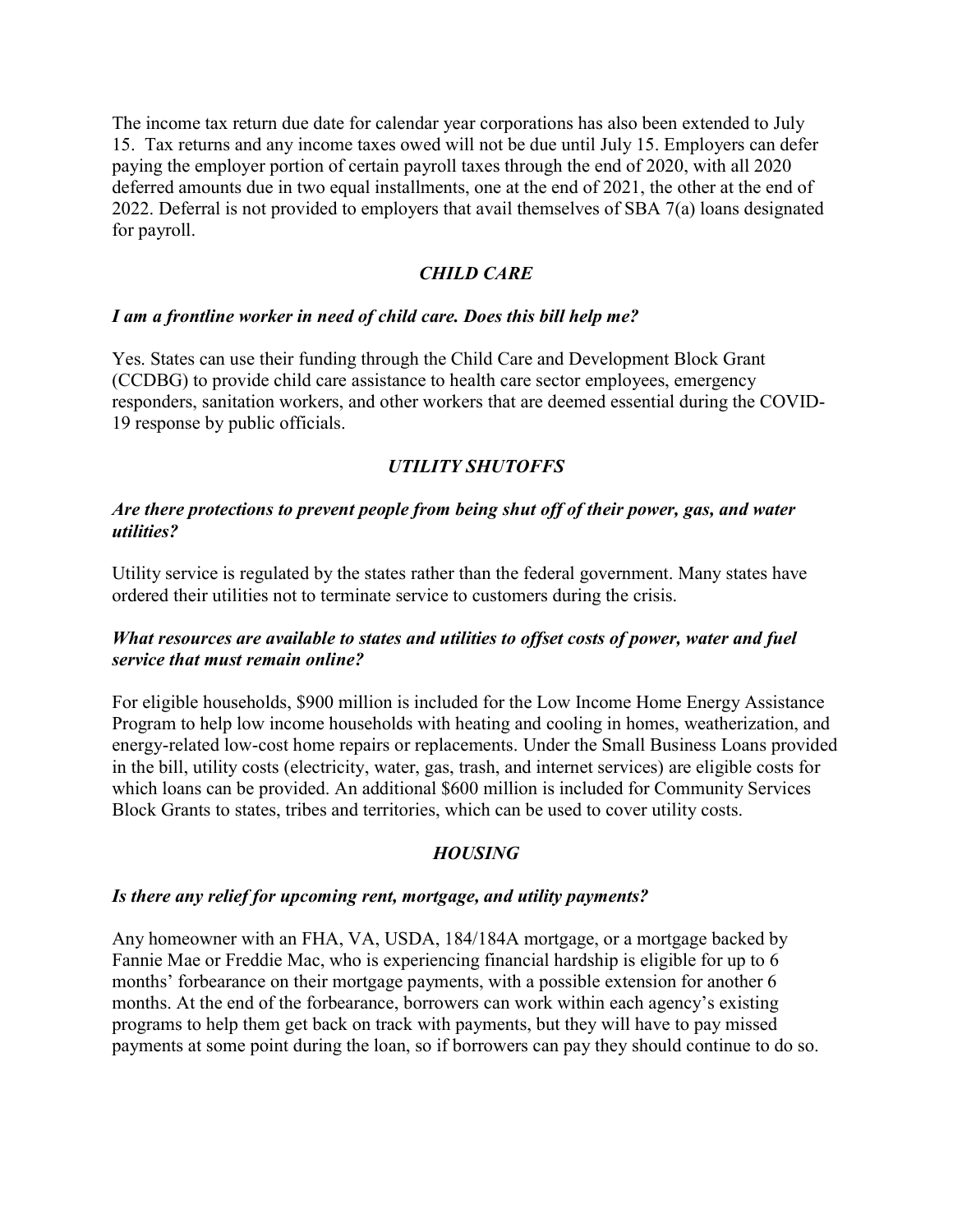Renters who have trouble paying rent also have protections under the bill if they live in a property that has a federal subsidy or federally backed loan. Owners of these properties cannot file evictions or charge fees for nonpayment of rent for 120 days following enactment of the bill, and cannot issue a renter a notice to leave the property before 150 days after enactment. After this period renters will be responsible for making payments and getting back on track, so they should continue to make payments if they're financially able to do so. Renters who receive housing subsidies such as public housing or Section 8 who have had their incomes fall should recertify their incomes with their public housing agency or property owner because it may lower the rent they owe.

## Will homeowners be foreclosed on if they can't make their loan payments?

The bill includes a 60-day foreclosure moratorium starting on March 18, 2020, for all federallybacked mortgage loans. Borrowers with FHA, VA, USDA, or 184/184A loans, or loans backed by Fannie Mae and Freddie Mac, will not see foreclosure actions and cannot be removed from their homes due to foreclosure during that time.

## Will multifamily property owners be foreclosed on if they can't make loan payments?

The bill provides owners of multifamily properties with federally backed loans having a financial hardship up to 90 days of forbearance on their loan payments. Property owners would have to request the forbearance and document their hardship in order to qualify, in 30-day increments. During a forbearance period, the property owner may not evict or initiate the eviction of a tenant for nonpayment of rent and may not charge the tenant any fees or penalties for nonpayment of rent. This protection applies to loans issued or backed by federal agencies (including FHA and USDA) or Fannie Mae and Freddie Mac.

#### Who does the rental eviction moratorium apply to?

This provision applies to all renters who live in properties that receive a federal subsidy, such as public housing, Section 8 rental assistance vouchers or subsidies, USDA rental housing assistance, or Low Income Housing Tax Credits. It also covers any renters in properties where the owner has a federally backed mortgage loan, which includes loans backed by the FHA, USDA, and Fannie Mae and Freddie Mac. This includes any size of property, from single family houses to multifamily apartment buildings.

#### **BANKING**

## I have a loan and I am worried that I won't be able to make my monthly payments. What can I do?

Contact your lender directly. The CARES Act allows banks and credit unions more flexibility to work with borrowers affected by the COVID-19 pandemic.

#### Does bill provide any relief for consumers who can't pay their bills?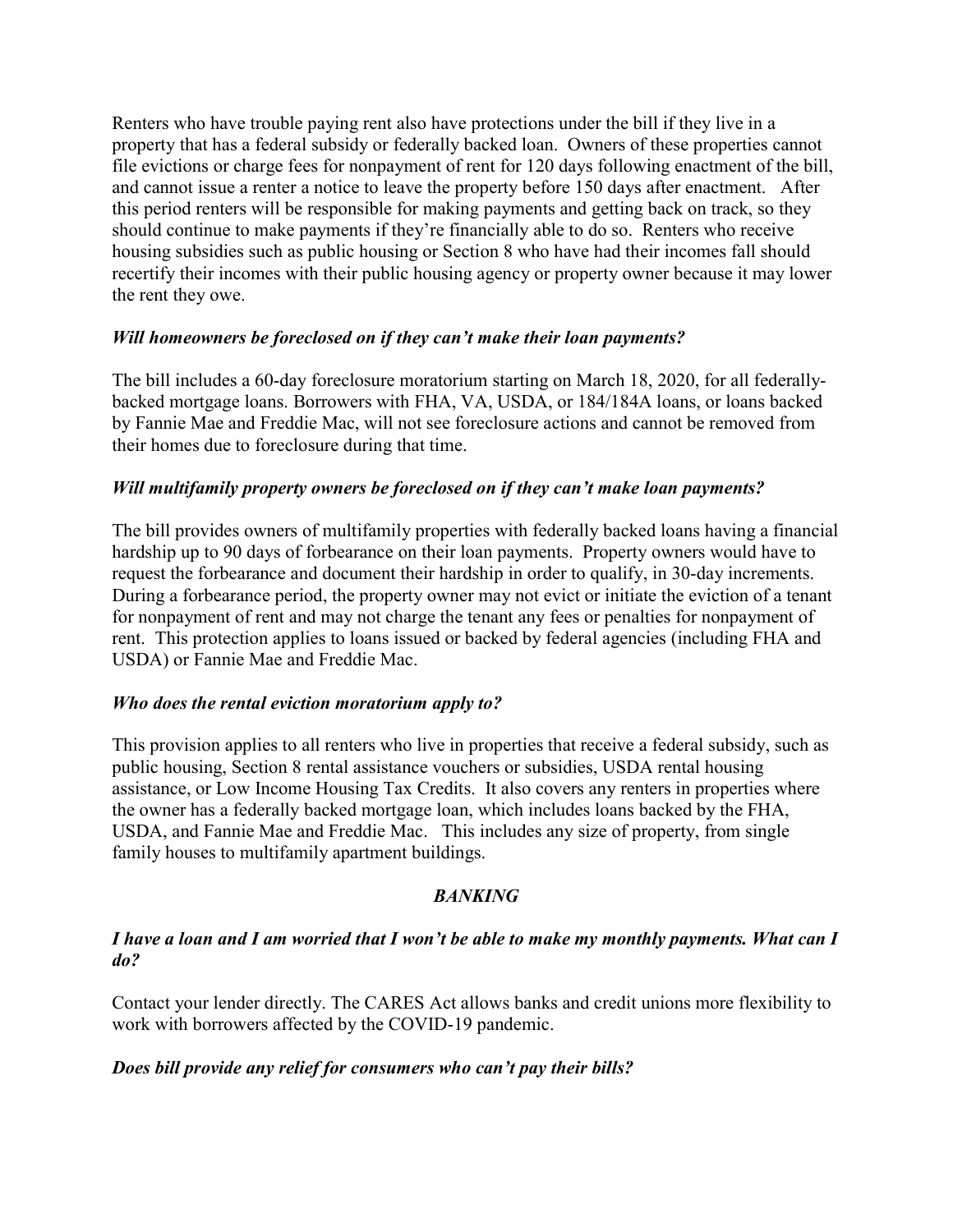This bill does not. This section of the bill only provides instruction on how lenders or creditors should report consumers who have received a forbearance or some other accommodation to help them make payments.

Individuals having problems paying their bills should contact their lenders directly. The CARES Act allows banks and credit unions more flexibility to work with borrowers affected by the COVID-19 pandemic.

We will continue to work to enact credit reporting relief for borrowers who are struggling to make their payments during this crisis.

# Who can use the Fed lending facilities?

The Federal Reserve will design the facilities. According to government officials, we expect there to be potentially over a dozen different facilities. The legislation specifically indicates that there should be a facility for states, municipalities, and tribes, as well as a facility for mediumsized business that are not eligible for the SBA program. It will also be critical for the Fed to consider other needs, such as protecting homeowners and renters.

# **BANKRUPTCY**

# My small business is in financial trouble and  $\Gamma$ m considering filing for bankruptcy – how does this bill help?

This bill allows more small businesses to reorganize under Chapter 11 using procedures that are less expensive and that allow small business owners to retain control of their operations through the bankruptcy reorganization process. Under this bill, small businesses with up to \$7.5 million in debt can take advantage of these streamlined Chapter 11 procedures. This new relief will be available for one-year.

# I have been in Chapter 13 bankruptcy for 3 years. I recently lost my job and I can't afford my plan payments right now. I'm worried that I won't be able to complete the Chapter 13 process – does this bill help me?

Yes. This bill allows individuals and families currently in Chapter 13 who are experiencing financial hardship due to the COVID-19 pandemic to request a modification of their Chapter 13 plans, including by extending their payments for up to 7 years. This new relief will be available for one-year.

# If I receive a stimulus check from the federal government, will it impact my ability to file for bankruptcy?

No. Under this bill, stimulus checks from the federal government cannot be used to determine whether you are eligible for filing bankruptcy. And, if you file for Chapter 13 bankruptcy, you will not have to turn your stimulus check over to your creditors. This new relief will be available for one-year.